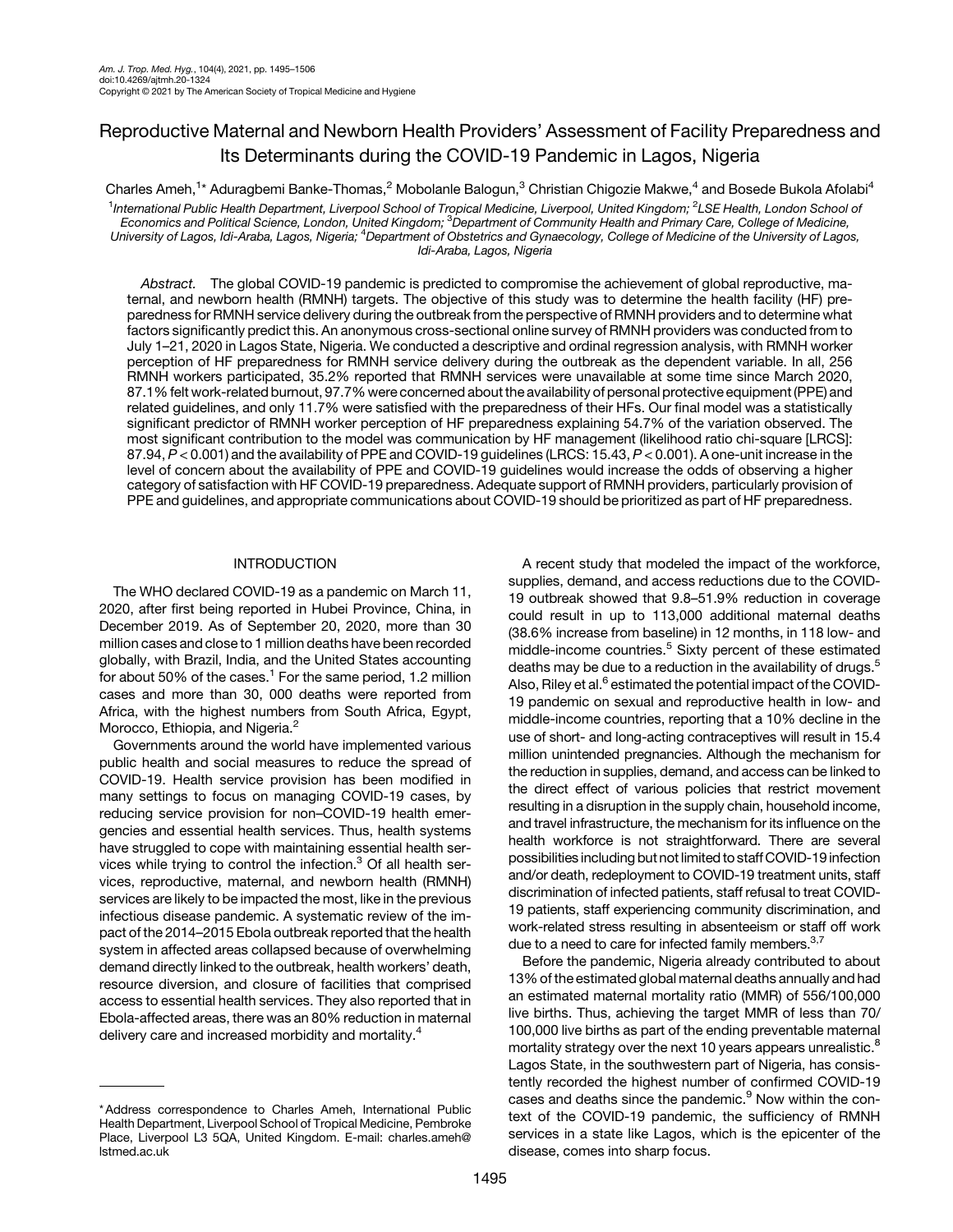With the health workers being the ones at the front line of fighting COVID-19, their perception of facility preparedness is particularly critical. Semaan et al.<sup>[10](#page-10-0)</sup> conducted a global crosssectional study earlier on in the pandemic (between 24 March and April 10, 2020), and documented the experiences of frontline RMNH workers in 81 countries and had 714 respondents (47% from LMICs including 16% from sub-Saharan Africa [SSA]). The key results were that LMIC-based respondents were worried about lack of access to evidence on COVID-19 in pregnancy, low perceived knowledge to care for COVID-19 maternity patients, a low proportion of institutions providing relevant COVID-19 training, and low availability of MNH COVID-19 guidelines. In addition, almost four in 10 respondents reported substantially higher stress levels, and there was a significant concern about MNH staff safety.<sup>[10](#page-10-0)</sup> Although this study had a small sample size per country and did not explore the determinants of facility preparedness for RMNH services, it provided a snapshot of the preparedness, the response of various health systems, and the effect of the COVID-19 pandemic in the initial phase of this evolving outbreak from healthcare providers' perspective.

Early on during the pandemic, the WHO produced guidelines with regular updates for managing COVID-19 and for maintaining essential health services, and these have been adopted by many countries in SSA or similar ones produced to strengthen the responsiveness of their health system.<sup>[3,11,12](#page-10-0)</sup> The guidelines contain key recommendations to optimize health force capacity, including recruitment, repurposing within the limits of training and skills, redistributing roles among health workers while keeping health workers safe, and providing mental and psychosocial support. It is unclear to what extent these guidelines have been implemented in health facilities and how this has affected health provider perception of their facility readiness to manage COVID-19. Other studies assessing preparedness to manage COVID-19 assessed health workers knowledge, attitude, and practice, but did not explore the complex interaction among fear, anxiety, stress, support systems, and health facility (HF) preparedness.<sup>[13](#page-10-0)–[15](#page-10-0)</sup>

The objective of this study was to assess the preparedness of the health system in Lagos State, Nigeria, for the COVID-19 outbreak based on the perception of RMNH providers, and to determine what factors (work-related stress, training, support and coping strategies/support mechanisms, availability of personal protective equipment (PPE) and guidelines, and attendance for RMNH services) significantly predict this. It is expected that this study will generate context-specific data to improve the responsiveness of the health system for RMNH services and to minimize predicted adverse impact of the pandemic.

#### METHODS

An anonymous online cross-sectional survey of health workers providing RMNH services in Lagos State, Nigeria, was conducted from to July 1–21, 2020.

Study site and population. Lagos State is the commercial nerve center of Nigeria, located in the southwestern region with an estimated population of more than 20 million mostly urban residents and an annual growth rate of 3.2%.<sup>16</sup> The total fertility rate in the state is between 3.4 and 4.2 (national average 5.3), 86.4% of women use a skilled health provider for antenatal care (national average 67%), and between 61% and 77% of women have HF birth (national average 39%).<sup>[8](#page-10-0)</sup>

Health is provided via health facilities owned by the federal government (teaching hospitals and federal medical centers), state government (state specialist, and teaching and general hospitals), local government (primary healthcare facilities), and private/faith-based healthcare facilities. There are 306 primary healthcare centers, 27 registered general hospitals, 4,421 private hospitals/specialist clinics/laboratories/diagnostic centers, and five tertiary health facilities. Most of these facilities provide RMNH services.<sup>17</sup>

The study population was RMNH workers in Lagos state health facilities. Health workers who do not provide RMNH care were excluded.

Sample size. Using the recommendation by Hosmer et al.<sup>[18](#page-10-0)</sup> of a minimum sample for ordinal regression analysis of 10 observations per independent variable was needed. Twentyfour independent variables were included in the questionnaire, so a minimum of 240 respondents was required.<sup>[18](#page-10-0)</sup>

Data collection tool. A pretested self-administered online questionnaire in English language with six sections and 33 mandatory questions was used. Thirty RMNH workers at all levels of care (public and private) completed the questionnaire and provided additional information via telephone interviews during the pilot study. After the pilot study, the questionnaire was refined, and the average time for completion was determined. Data from the pilot study were excluded from the final analysis.

Section 1 of the survey tool used contained a question to confirm the provision of care in RMNH since March 2020, study information, and consent questions. Non-RMNH workers and RMNH workers who did not consent to the study could not proceed to Section 2. Section 2 collected demographic data such as gender, age-group, professional cadre, type of facility, and information on a management role if any. Section 3 collected information on the impact of COVID-19 on the availability and provision of RMNH services since March 2020, and reasons for these. Two of the sections had subscales for work-related stress and work-related burnout. Section 4 had six COVID-19 work-related stress questions, with four questions on a subscale with the following options: 1) not at all/to a very low degree, 2) seldom or to a low degree, 3) sometimes or somewhat, 4) often or to a high degree, and 5) always/to a very high degree. Section 5 had seven COVID 19 work-related burnout questions, on a subscale with the following options: one (never/almost never/to very low degree) to five (always/to a very high degree). The burnout questions were from the Copenhagen Burnout Inventory (CBI), a validated questionnaire with three subdimensions: personal burnout, work-related burnout, and client-related burnout. The three separate parts of the CBI questionnaire were designed to be applied in different domains.<sup>[19](#page-10-0)</sup> Section 6 had eight questions on support and stress-coping systems/ mechanisms and overall perception of HF readiness with options from zero (unprepared to manage COVID-19 cases) to five (extremely well prepared to manage COVID-19 cases). In all, the data collection tool used in this study had 24 independent variables (17 categorical and seven ordinal).

As part of the questionnaire development process, we analyzed the reliability and internal consistency of both scales (work-related stress and work-related burnout) in the questionnaire using the Cronbach alpha coefficient and the interitem correlation. Both scales have less than 10 questions, so a Cronbach alpha coefficient of 0.5 and inter-item correlation of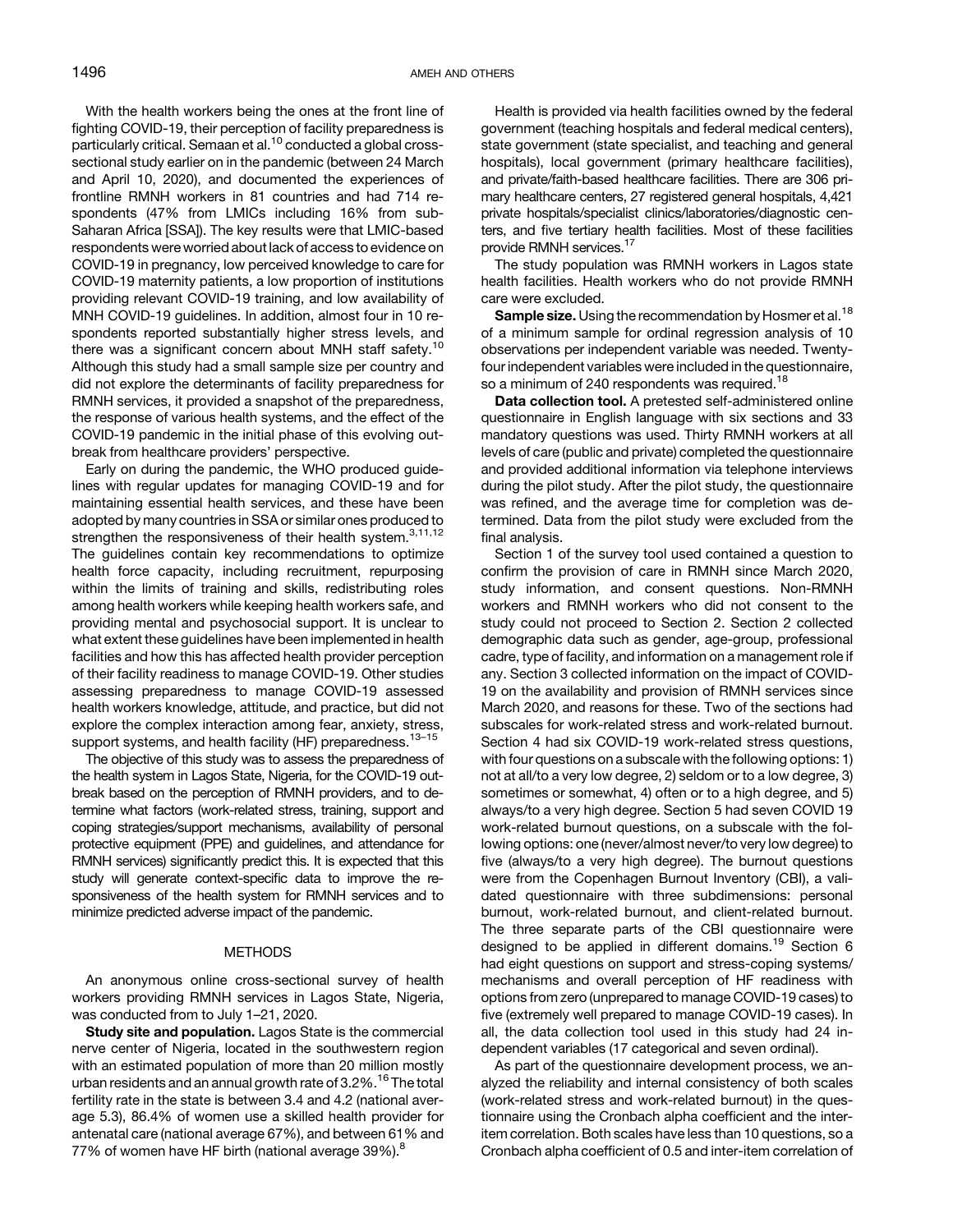0.2–0.4 was acceptable. $20$  Any item in each subscale that adversely affected the Cronbach alpha coefficient was not included in the ordinal regression analysis.[20](#page-10-0)

Both subscales in the questionnaire were found to be reliable and internally consistent. The stress scale had four items, Cronbach's alpha was 0.743, the inter-item correlation 0.425, and the corrected item–total correlation for each item was greater than 0.4. The work burnout scale had seven items; we reverse-coded one negative item on the scale (energy for family and friends), Cronbach's alpha was 0.869, the interitem correlation 0.470, and the corrected item–total correlation for each item was greater than 0.038.

Data collection. A link to the survey was shared with health workers working in Lagos State via multiple social media platforms including Facebook and WhatsApp groups of health facilities and professional associations. Reminders were sent on these platforms every 3 days to maximize the reach of the survey.

Data analysis. Four of the included independent variables were re-coded so that the reference category or ordinal scale was appropriate: availability of training on stress-coping mechanism (unsure  $= 0$ , no  $= 1$ , and yes  $= 2$ ), concern about the availability of PPE and COVID-19 guidelines (extremely concerned  $= 1$  and unconcerned  $= 5$ ), worry about community discrimination/stigma (extremely worried  $= 1$  and not worried = 5), and RMNH services unavailable at any time since March 2020 (unsure  $= 0$ , no  $= 1$ , and yes  $= 2$ ).

We performed a descriptive analysis of independent variables: gender, age, professional cadre, facility type, and management role, and summarized outputs by frequency table, and cross-tabulation (facility type by the availability of RMNH services since March 2020, work colleague tested positive for COVID-19, off work due to suspected or confirmed COVID-19, work colleague died from COVID-19 disease, had COVID-19 training, availability of COVID-19 guidelines, availability of protocols for staff exposed to COVID-19 case, and awareness of COVID-19 priority testing in a HF). We used charts to describe the reasons for unavailability of, and reduced attendance for RMNH services between March and July 2020, as well as the frequency of coping/support mechanisms at health facilities. We also described the concern of healthcare workers about being infected at work, infecting family and friends, community stigmatization/discrimination, availability of PPE, and feeling of burnout.

We performed an ordinal regression analysis with healthcare worker perception of COVID-19 HF preparedness  $(1 =$ extremely unsatisfied with HF preparedness,  $2$  = very unsatisfied,  $3$  = neither satisfied nor unsatisfied,  $4$  = very satisfied, and 5 = extremely satisfied) as the outcome or dependent variable. We used the SPSS Polytomous Logit Universal Model (PLUM) logistic regression and general linear model (GLM) programs for the ordinal regression analysis (IBM Corp. Released 2017. IBM SPSS Statistics for Windows, version 25.0, IBM Corp, Armonk, NY).

The assumptions of ordinal regression, which are the absence of multicollinearity and proportional odds, were assessed. We assessed multicollinearity by calculating variance inflation factors (VIFs). Variance inflation factor values greater than five are of concern, and 10 will suggest the presence of multicollinearity.<sup>[21](#page-11-0)</sup> We only included variables with VIFs less than five in the final ordinal regression analysis. The proportional odds assumptions, also known as the assumption of parallel lines, assess if the slope of the log-odds is equal for all categories of the dependent variable. If proportional odds cannot be assumed, then each predictor will have as many coefficients as thresholds in the ordinal regression. If the assumption of parallel lines is met, then only one coefficient needs to be calcu-lated for each predictor.<sup>[22](#page-11-0)</sup>

We used the "model fitting information" analysis to determine if the model improves our ability to predict the lated for each predictor.<sup>22</sup><br>We used the "model fitting information" analysis to de-<br>termine if the model improves our ability to predict the<br>outcome/independent variable by comparing the −2 loglikelihood of the final model with the intercept-only model. A statistically significant ( $P < 0.05$ ) chi-square statistic indicates that the final model gives a significant improvement over the baseline intercept-only model. The overall model significance for the ordinal logistic regression was examined using the  $\chi^2$ omnibus test of model coefficients (GLM analysis). McFadden's  $R^2$  and Nagelkerke value were examined to assess the per cent of variance accounted for by the independent variables (PLUM analysis). McFadden's  $R^2$  values greater than 0.2 are indicative of models with excellent fit.<sup>[23](#page-11-0)</sup> Predicted probabilities of an event occurring were determined by Exp(B), also known as the odds ratio (GLM analysis).

Ethical considerations and approval. We provided study information and frequently asked questions to all participants. Participants were required to consent to the study before completing the survey, they were free to withdraw their consent at any time, and no incentives were given. Respondents who were ineligible or were eligible but did not give consent could not proceed to the survey. Ethics approval for the study was obtained from the Health Research and Ethics committee of College of Medicine University of Lagos (NHREC/19/08/ 2019B) and the Research and Ethics Committee of the Liverpool School of Tropical Medicine (20/052).

### RESULTS

Three hundred sixty-three health workers in Lagos State responded to the invitation to participate in the study, but 70.5% (256) were eligible to participate because they provided RMNH services since March 2020. All eligible participants consented to and completed the survey.

Descriptive statistics. Most respondents were female (72% or 184), aged 41–50 years (38% or 96), medical officers/ registrars/house officers (40% or 101), from state Ministry of Health secondary facilities (52% or 133), and 63.7% (163) had a management role [\(Table 1](#page-3-0)).

Availability of reproductive, maternal, and newborn health services between March and July 2020. Only 35.2% (90) reported that RMNH services were unavailable at any time between March and July 2020 in their HF. Respondents reported that the two most common predominant contributions to reduced availability of RMNH services were community fear of infection from health facilities (37.8% or 34) and movement restrictions (30% or 27). Less than 10% (seven) of respondents reported reduced availability of drugs and supplies and diversion of resources to treat COVID-19 patients as predominant reasons for the unavailability of RMNH services between March and July 2020 [\(Figure 1](#page-3-0)).

Perceived effect of the COVID-19 outbreak on attendance for RMNH services if they were available since March 2020. Of the 125 respondents who reported that RMNH services were available, 97.6% (122) reported a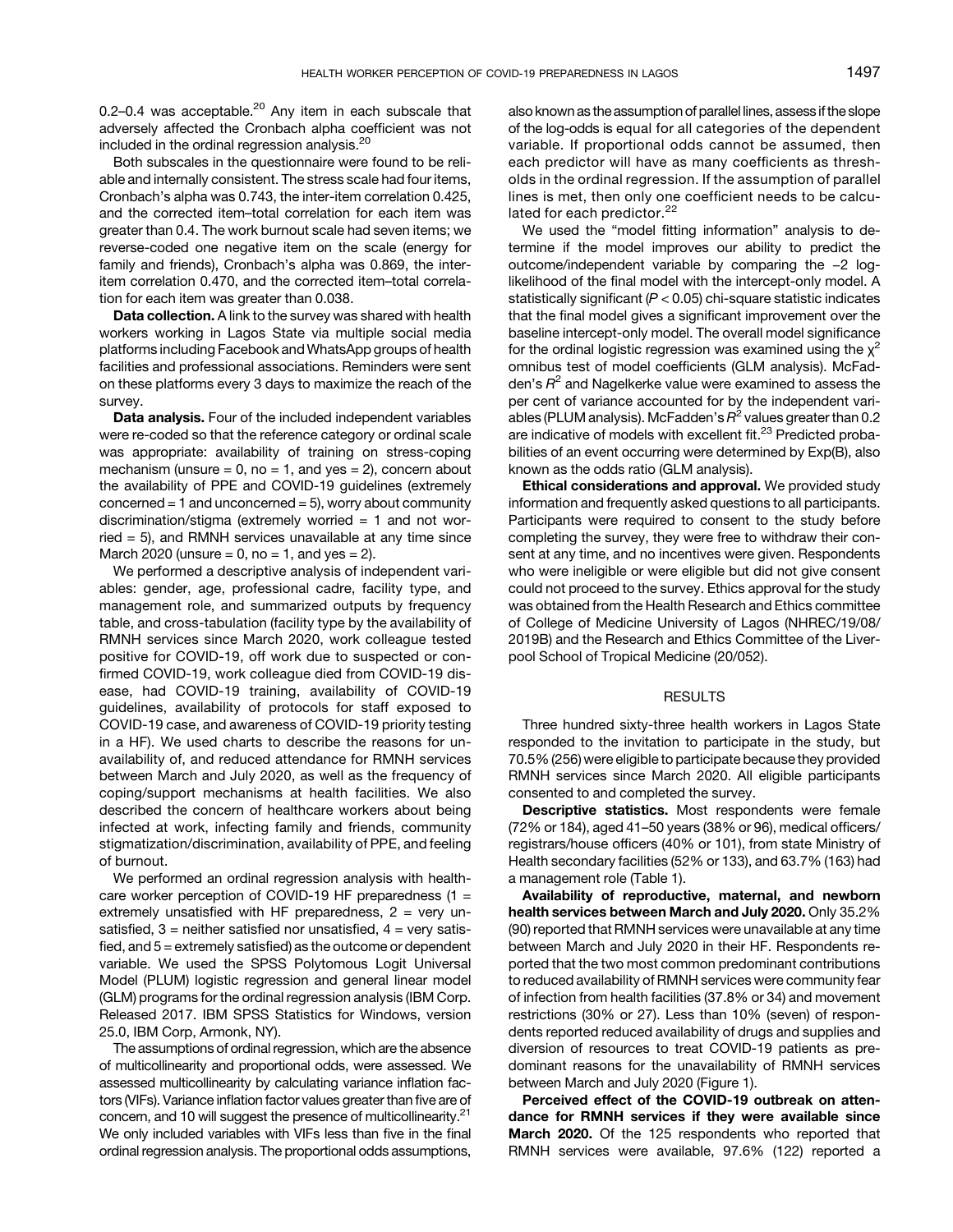## <span id="page-3-0"></span>1498 **AMEH** AND OTHERS

| Variable             | Categories                                                                                | Frequency, N (%) |
|----------------------|-------------------------------------------------------------------------------------------|------------------|
| Gender               | Female                                                                                    | 184 (72.4)       |
|                      | Male                                                                                      | 70 (27.3)        |
|                      | Not stated                                                                                | 2(0.8)           |
| Age-group (years)    | $21 - 30$                                                                                 | 35(13.7)         |
|                      | $31 - 40$                                                                                 | 86 (33.6)        |
|                      | $41 - 50$                                                                                 | 96 (37.5)        |
|                      | $51 - 60$                                                                                 | 36(14.1)         |
|                      | Older than 60                                                                             | 3(1.2)           |
| Professional cadre   | Community health officer/CRH worker                                                       | 23(9)            |
|                      | Consultant                                                                                | 41 (16)          |
|                      | Nurse/midwife                                                                             | 89 (34.8)        |
|                      | Medical officer/registrar/house officer                                                   | 101 (39.5)       |
|                      | <b>Others</b>                                                                             | 2(0.8)           |
| <b>Facility type</b> | Primary care (dispensary/PHC)                                                             | 39 (15.2)        |
|                      | State govt. secondary care (state hospital)                                               | 133 (52)         |
|                      | Fed. govt. tertiary care (FMC/teaching hospital)                                          | 60 (23.4)        |
|                      | Private/mission hospital                                                                  | 23(9)            |
|                      | Others                                                                                    | 1(0.3)           |
| Management role      | Yes                                                                                       | 163 (63.7)       |
|                      | No                                                                                        | 93 (36.3)        |
| Management role type | HoD/dHoD                                                                                  | 45 (17.6)        |
|                      | Medical director/chief medical officer/medical officer of health/chief<br>medical officer | 28 (10.9)        |
|                      | LG/state MoH rep. or health manager                                                       | 3(1.2)           |
|                      | CNO/Apex nurse. CHO/ward matron/hospital matron/coordinator/ward<br>manager               | 69 (27)          |
|                      | Others                                                                                    | 18(7)            |
|                      | Not applicable                                                                            | 93 (36.3)        |

TABLE 1 Demographic characteristics of respondents ( $n = 256$ )

reduction in attendance for these services, 51.2% reported less than 50% reduction, and 31.2% (39) reported more than 50% reduction in attendance.

The perceived contributions to reduced attendance for RMNH care when these services were available were similar to the reasons for nonavailability of these services reported earlier. The two most common predominant contributions to reduced availability of RMNH services were community fear of infection from health facilities (47.6%) and movement restrictions (47.6%). Reduced availability of drugs and supplies and diversion of resources to treat COVID-19 patients were

not considered by the HCPs to have affected the availability of RMNH services (Figure 2).

Concern about being infected at work, infecting family and friends, community stigmatization/discrimination, availability of PPE, and feeling of burnout. Ninety-five per cent (244) of all respondents were worried about being infected with coronavirus from work, and 94.9% (243) were concerned about infecting friends and family because of their exposure to COVID-19 at work. Eighty-two per cent (210) of respondents were worried about community stigmatization or discrimination as a result of their potential



FIGURE 1. Reasons for unavailability of reproductive, maternal, and newborn health services since March 2020.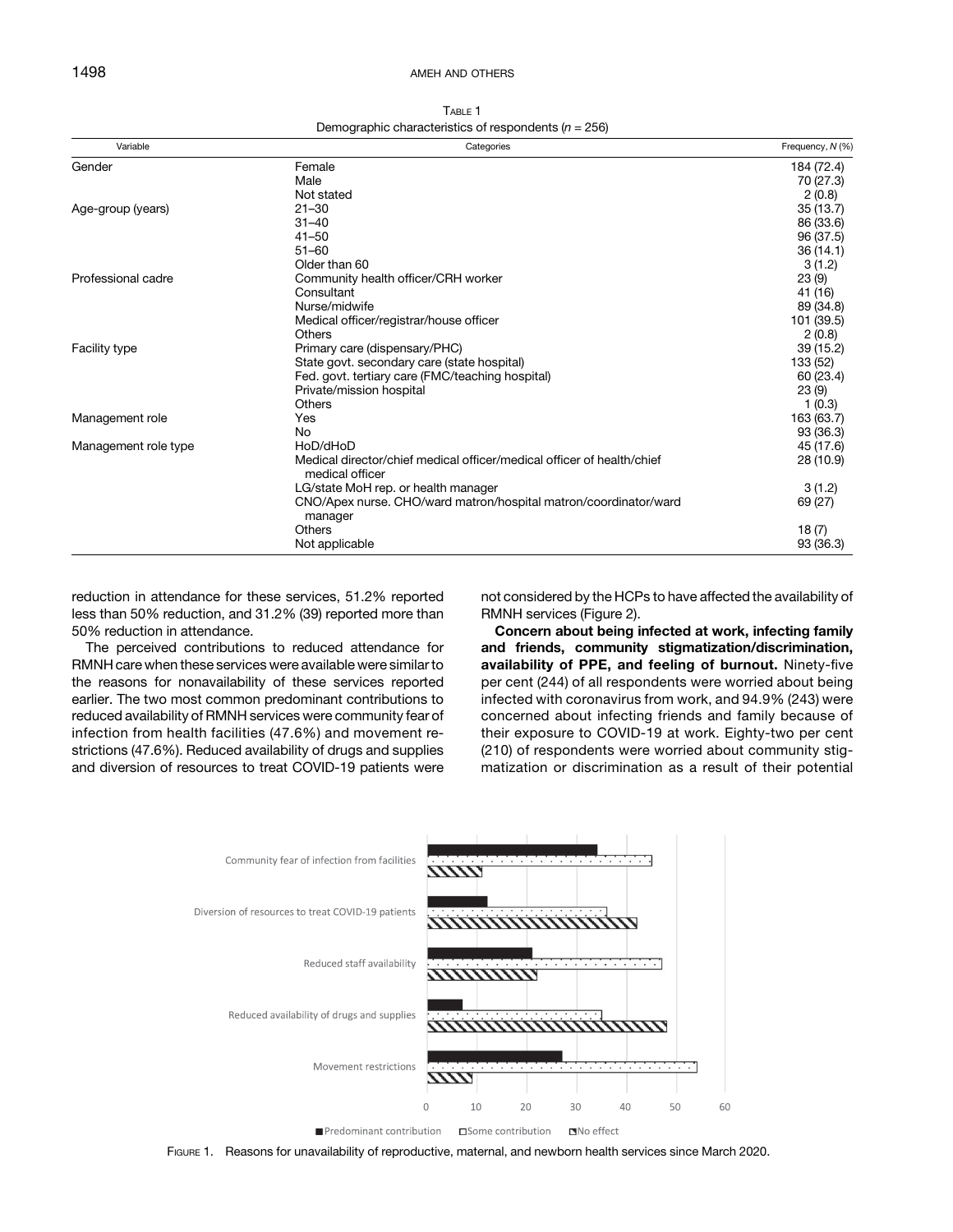<span id="page-4-0"></span>

FIGURE 2. Reasons for reduced attendance for reproductive, maternal, and newborn health services.

exposure to COVID-19 cases in their facilities. Most respondents (97.7%) were concerned about the availability of PPE and related guidelines at work, and 87% (223) experienced work-related burnout since the COVID-19 outbreak (Table 2).

Support systems to cope with providing care during the pandemic. Most of the respondents (73.8% or 189) had attended training on how to respond to COVID-19, and 82.4% (211) had COVID-19 guidelines in their facilities. About 67% (171) reported that protocols for staff exposed to COVID-19

|                                                                                                                                    |                        |                                                | TABLE 2                                          |                                                 |                                               |                                          |                                                     |  |  |  |
|------------------------------------------------------------------------------------------------------------------------------------|------------------------|------------------------------------------------|--------------------------------------------------|-------------------------------------------------|-----------------------------------------------|------------------------------------------|-----------------------------------------------------|--|--|--|
| Cross-tabulation of selected variables                                                                                             |                        |                                                |                                                  |                                                 |                                               |                                          |                                                     |  |  |  |
| Facility type, N (%)                                                                                                               |                        |                                                |                                                  |                                                 |                                               |                                          |                                                     |  |  |  |
| Variable                                                                                                                           |                        | PHC                                            | State MoH secondary<br>care hospital             | FMOH/SMoH<br>tertiary<br>care hospital          | Private/faith-based/<br>NGO hospital          | Others (research<br>institute)           | Total                                               |  |  |  |
| RH services unavailable since March<br>2020                                                                                        | No<br>Yes<br>Unsure    | 26 (66.7)<br>8(20.5)<br>5(12.8)                | 73 (54.9)<br>37(27.8)<br>23(17.3)                | 13(21.7)<br>37 (61.7<br>10(16.6)                | 12(52.2)<br>8(34.8)<br>3(13)                  | 1(100)<br>0(0.0)<br>0(0.0)               | 125 (48.8)<br>90(35.2)<br>41 (16)                   |  |  |  |
| Off-work because of suspected or<br>confirmed COVID-19 infection<br>Work colleague positive for COVID-19                           | No<br>Yes<br>No<br>Yes | 31 (79.5)<br>8(20.5)<br>24 (61.5)<br>15 (38.5) | 96 (72.2)<br>37(27.8)<br>43 (32.3)<br>90(67.7)   | 39 (65)<br>21(35)<br>13(21.7)<br>47 (78.3)      | 18 (78.3)<br>5(21.7)<br>14 (60.9)<br>9(39.1)  | 0(0.0)<br>1(100)<br>0(0.0)<br>1(100)     | 185 (72.5)<br>70 (27.5)<br>94 (36.7)<br>162 (63.3)  |  |  |  |
| Colleague off-work because of suspected<br>or confirmed COVID-19 infection<br>Work colleague died from COVID-19<br>disease         | No<br>Yes<br>No<br>Yes | 20(51.3)<br>19 (48.7)<br>36 (92.3)<br>3(7.7)   | 41 (30.8)<br>92(69.2)<br>118 (88.7)<br>15(11.3)  | 11 (18.3)<br>49 (81.7)<br>54 (90.4)<br>6(10)    | 5(21.7)<br>18 (78.3)<br>22(95.7)<br>1(0.4)    | 0(0.0)<br>1(100)<br>1(100)<br>0(0.0)     | 77 (30.1)<br>179 (69.9)<br>231 (90.2)<br>25(9.8)    |  |  |  |
| Worried about potentially infecting friends<br>and family via work exposure*<br>Worried about being infected*                      | No<br>Yes<br>No<br>Yes | 5(12.8)<br>34 (87.2)<br>4(10.3)<br>35 (89.7)   | 4(3)<br>129 (97)<br>4(3)<br>129 (97)             | 2(3.3)<br>58 (96.7)<br>3(5)<br>58 (96.7)        | 2(8.7)<br>21(91.3)<br>1(4.3)<br>21(91.3)      | 1(100.0)<br>0(0.0)<br>0(0.0)<br>1(100.0) | 13(5.1)<br>243 (94.9)<br>12(4.7)<br>244 (95.3)      |  |  |  |
| Worried about COVID-19-related<br>community stigmatization/<br>discrimination*                                                     | No<br>Yes              | 6(15.4)<br>33 (84.6)                           | 23(17.3)<br>110 (82.7)                           | 14 (23.3)<br>46 (76.7)                          | 2(8.7)<br>21(91.3)                            | 0(0.0)<br>1(100.0)                       | 46 (18)<br>210 (82)                                 |  |  |  |
| Concerned about availability of personal<br>protective equipment and guidelines*<br>Feeling of burnout since COVID-19<br>outbreak* | No<br>Yes<br>No<br>Yes | 2(5.1)<br>37 (94.9)<br>8(20.5)<br>31 (79.5)    | 0(0.0)<br>133 (100.0)<br>13(9.8)<br>120 (90.2)   | 2(3.3)<br>58 (96.7)<br>10(16.7)<br>50 (83.3)    | 0(0.0)<br>23 (100.0)<br>4(17.4)<br>19 (82.6)  | 1(100.0)<br>0(0.0)<br>0(0.0)<br>1(100.0) | 6(2.3)<br>250 (97.7)<br>33 (12.9)<br>223 (87.1)     |  |  |  |
| Attended COVID-19 training                                                                                                         | No<br>Yes              | 9(23.1)<br>30 (76.9)                           | 36(27.1)<br>97 (72.9)                            | 14 (23.3)<br>46 (76.7)                          | 8(34.8)<br>15(65.2)                           | 0(0.0)<br>1(100)                         | 67 (26.2)<br>189 (73.8)                             |  |  |  |
| Availability of COVID-19 guidelines                                                                                                | No<br>Yes              | 12 (32.8)<br>27 (69.2)                         | 21(30.8)<br>27 (69.2)                            | 7(11.7)<br>53 (88.3)                            | 5(21.7)<br>18 (78.3)                          | 1(100)<br>0(0.0)                         | 45 (17.6)<br>211 (82.4)                             |  |  |  |
| Availability of protocols for staff exposed<br>to positive COVID-19 case<br>Awareness of COVID-19 priority testing in<br>$HF^*$    | No<br>Yes<br>No<br>Yes | 16(41)<br>23(59)<br>17 (43.6)<br>22(56.4)      | 46 (34.6)<br>87 (65.4)<br>74 (55.6)<br>59 (44.4) | 14 (23.3)<br>46 (76.7)<br>23 (38.3)<br>37(61.7) | 9(39.1)<br>14 (60.9)<br>13 (56.5)<br>10(43.5) | 0(0.0)<br>1(100)<br>1(100)<br>0(0.0)     | 85 (33.2)<br>171 (66.8)<br>127 (49.6)<br>129 (50.4) |  |  |  |
| Health facility sufficiently prepared for<br>COVID-19*                                                                             | No<br>Yes              | 34 (87.2)<br>5(12.8)                           | 117 (88)<br>16 (12)                              | 55 (91.7)<br>5(8.3)                             | 19 (82.6)<br>4(17.4)                          | 1(100)<br>0(0.0)                         | 226 (88.3)<br>30(11.7)                              |  |  |  |

\* Ordinal variables presented as categorical variables: 1 = NO and 2–5 = YES).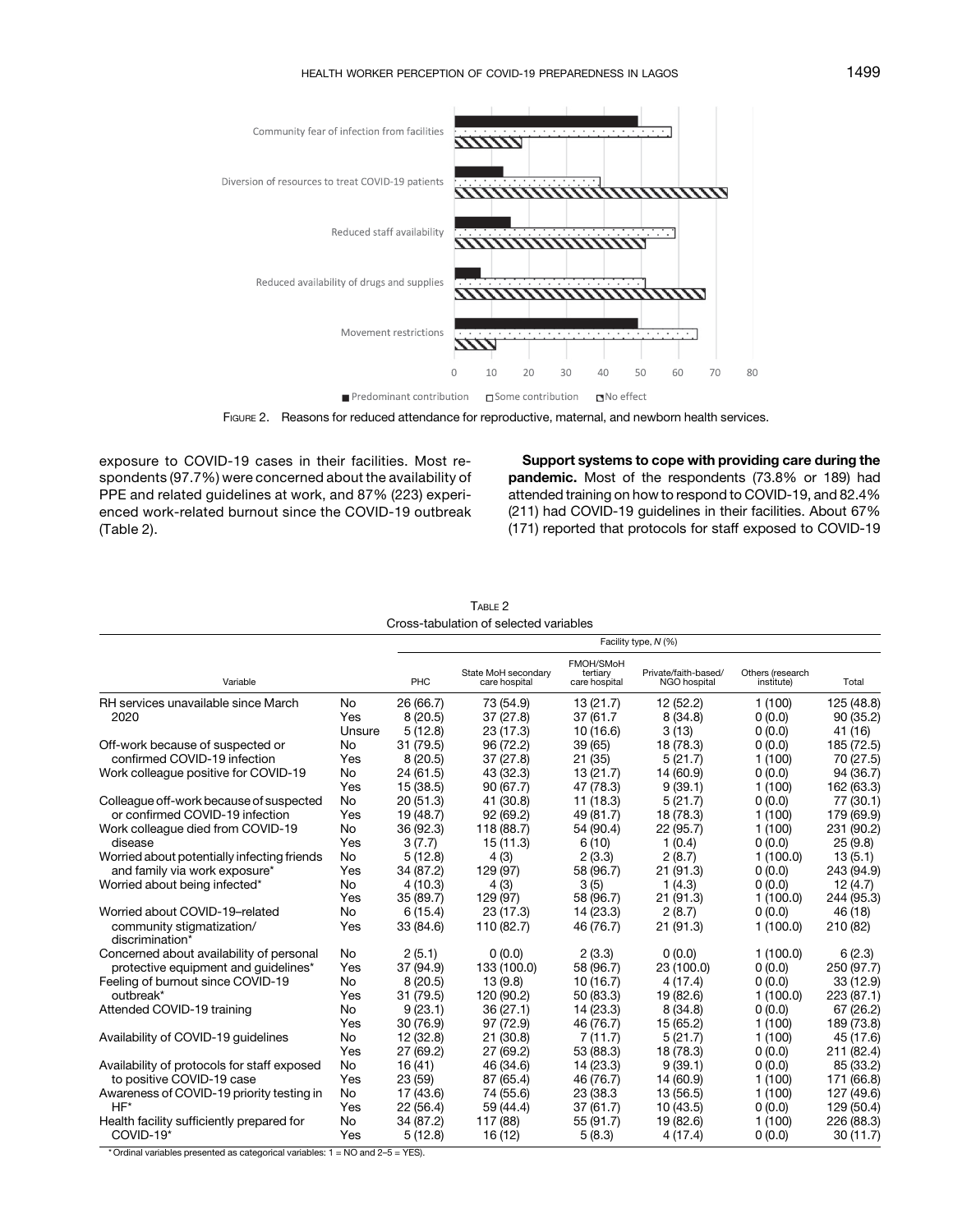was available, but only 50.4% (129) were aware of any priority COVID-19 testing for health workers [\(Table 2](#page-4-0)).

About 54% (137) of respondents reported empathy from HF management, 46.8% (120) had been trained on coping with stress and improving mental health since the outbreak, 46.4% (119) reported the availability of counseling services, and 43.4% (111) reported that resources to cope with stress and improve mental health such as mobile apps, documents, and websites since the outbreak had been shared at their facility (Figure 3).

Respondents also reported multiple individual coping strategies for work-related stress. These included prayer: 69.1% (177), discussion with colleagues and family members: 71.5% (183), rest and meditation: 66% (169), exercise: 30.5% (78), and engaging with support groups via social media: 75 (29.3%).

Reproductive, maternal, and newborn health care provider perception of HF readiness.About 88% (226) of RMNH care providers did not feel their HF was sufficiently prepared. Eighty-eight per cent (117) and 91.7% (55) of all respondents from state secondary health facilities and federal government tertiary health facilities, respectively, reported that their facilities were not sufficiently prepared to manage COVID-19 cases ([Table 2\)](#page-4-0).

Ordinal logistic regression. An ordinal logistic regression analysis was conducted to determine if the odds of observing each response category of health worker perceived HF preparedness could be explained by the variation in the independent variables included ([Table 1\)](#page-3-0).

Compliance with ordinal regression analysis assumptions. Multicollinearity. Only 13 independent variables (three ordinal and 10 nominal) of the 24 in the questionnaire were included in the regression analysis because they have VIFs less than 5, meaning that there is no high correlation between the independent variables included in the analysis [\(Table 3](#page-6-0)).

Test of parallel lines. The null hypothesis states that the location parameters or slope coefficients are the same across

response categories; therefore, lines of the same slope are тн⊵кѕ<br>response categories; therefore, lines of the same slope are<br>parallel. The −2 log-likelihood of the null hypothesis is 576.102, for the general model 530.554,  $X^2$  45.548, DF = 72,  $P = 0.994$ . Therefore, we failed to reject the null hypothesis, and the proportional odds assumption of our model holds. 6.102, for the general model 530.554, X<sup>∠</sup> 45.548, DF = 72,<br>= 0.994. Therefore, we failed to reject the null hypothesis,<br>d the proportional odds assumption of our model holds.<br>**Model fitting.** The −2 log-likelihood for a

tercept only (a model that does not control for any predictor or independent variable and simply fits an intercept to predict the outcome or dependent variable) was 764.685, whereas that for the final model was 576.102,  $X^2$ of 188.583, DF =  $24, P < 0.001$ . Therefore, we reject the null hypothesis and conclude that the final model gives a significant improvement over the baseline intercept-only model. This was consistent with the results of the Ominus test from the GLM analysis: the full model was a significant improvement in fit over the null hypothesis (no predictors)  $(X^2 \mid 24] = 188.583, P < 0.001$ .

**Pseudo**  $R^2$  **(link function–logit).** The link function–logit McFadden's  $R^2$  and Nagelkerke value were used as measures of "goodness of fit" because the outcome variable output was normally distributed. The McFadden  $R^2$  value calculated for this model was 0.242. The Nagelkerke value was 0.547, meaning that up to 54.7% of the variation in the outcome variable is explained by the model.

Parameter estimates. The test of model effects (GLM analysis) showed that only two independent variables had a statistically significant effect on the level of perception of facility preparedness, likelihood ratio chi-square (P-value): concern about the availability of PPE and COVID-19 guidelines 15.430, df: 4 ( $P = 0.004$ ), and the level of satisfaction with HF management communication on COVID-19 87.941, df: 4  $(P < 0.001)$  ([Table 4\)](#page-6-0).

The regression coefficient for any level of concern about the availability of PPE and COVID-19 guidelines less than unconcerned about the availability of PPE and COVID-19 The regression coefficient for any level of concern about the availability of PPE and COVID-19 guidelines less than unconcerned about the availability of PPE and COVID-19 guidelines was not significant,  $B = -0.232-1.072$ .



FIGURE 3. Frequency of coping/support mechanisms available at health facilities.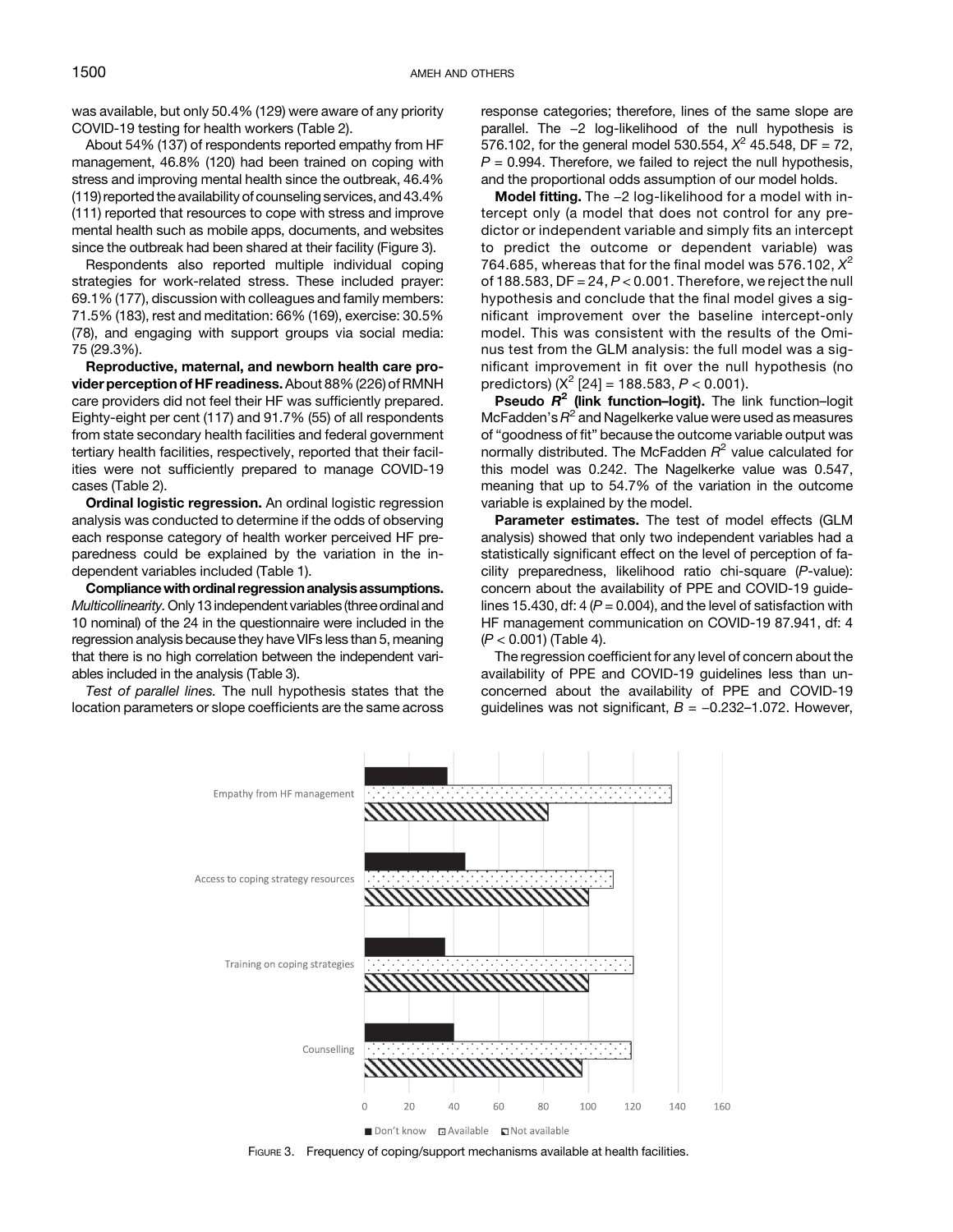<span id="page-6-0"></span>TABLE 3 Variance inflation factors for independent variables included

| Variable                                                                          | Variance inflation factor |
|-----------------------------------------------------------------------------------|---------------------------|
| Off work because of suspected or<br>confirmed COVID-19                            | 1.37                      |
| Work colleague tested positive for<br>COVID-19                                    | 2.62                      |
| Concern about the availability of personal<br>protective equipment and guidelines | 1.55                      |
| Availability of protocols for staff exposed<br>to COVID-19 case                   | 1.69                      |
| Level of satisfaction with HF<br>communication on COVID-19                        | 2.60                      |
| Availability of COVID-19 HF priority<br>testing for health workers                | 1.34                      |
| Attended COVID-19 training                                                        | 1.24                      |
| Work colleague died from COVID-19<br>disease                                      | 1.19                      |
| Colleague off work because of COVID-19                                            | 2.39                      |
| RMNH services unavailable at any time<br>since March 2020                         | 1.28                      |
| Worries about stigma/discrimination<br>related to COVID-19                        | 1.85                      |
| Availability of RMNH COVID-19<br>quidelines                                       | 1.43                      |
| Availability of training on stress-coping<br>mechanisms                           | 1.80                      |

the odds ratio of reduction in the concern about the availability of PPE and COVID-19 guidelines on the probability of a higher level of satisfaction with HF preparedness for COVID-19 was greater than 1. After controlling for all other variables, the less RMNH providers are concerned about the availability of PPE and guidelines, the higher the odds of a higher level of perception of HCF preparedness ([Table 5\)](#page-7-0).

For every one-unit increase in the level of satisfaction with the communication from HF management, there is a predicted decrease of between 1.932 and 5.806,  $\chi^2$  = 19.339–61.155 (P < 0.001) in the log-odds of a higher level of satisfaction with the level of HF preparedness to manage COVID-19 ([Table 5\)](#page-7-0).

# **DISCUSSION**

Summary of main findings. We set out to investigate the determinants of perceived HF preparedness, using ordinal regression analysis controlling for known risk factors for workrelated stress, burnout, personal preparedness (COVID-19 training), and institutional preparedness (availability of relevant guidelines, PPE, and staff support systems).

Of the 256 RMNH service providers respondents, most worked in public-owned health facilities (91% or 232), were female (72% or 184), nurse/midwives (35% or 89), and nonspecialist medical doctors (40% or 101). About 35% (89) of respondents reported that RMNH services were unavailable at some point between March 2020 and July 2020, mostly in the tertiary public hospitals. Less than a third of RMNH workers were off work because of suspected or confirmed COVID-19 infection, and this was a lot more in secondary and tertiary public-owned hospitals than in primary health care and faith-based/private owned health facilities. 87.1% of respondents reported work-related burnout. Almost three-quarters of respondents reported that COVID-19 training was available at their health facilities; this was more available in tertiary public owned hospitals. Sixty-three percent (163), 70% (179), and 84% (215) of respondents were moderately or extremely concerned about being infected at work, exposing family members and friends to COVID-19, and availability of PPE and related guidelines at work. About 88% (226) of RMNH care providers did not feel their HF was sufficiently prepared.

Our final model was a statistically significant predictor of RMNH worker perception of facility preparedness after controlling for the independent variables, explaining up to 54.7% of the variation in the outcome variable. Concern about the availability of PPE and COVID-19 guidelines 15.430, df: 4 ( $P = 0.004$ ), and the level of satisfaction with HF management communication on COVID-19 87.941, df: 4  $(P < 0.001)$  were significant contributors to the model. After controlling for all other variables, the less RMNH providers are concerned about the availability of PPE and guidelines, the higher the odds of a higher level of perception of HCF preparedness. After controlling for all other independent variables, the more satisfied RMNH providers are with communications from HCF management

| TABLE 4                |
|------------------------|
| Tests of model effects |
| Tests of model effects |

|                                                                        | Type III                    |    |       |  |  |  |  |
|------------------------------------------------------------------------|-----------------------------|----|-------|--|--|--|--|
| Source                                                                 | Likelihood ratio chi-square | df | Sig.  |  |  |  |  |
| Availability of training on stress-coping mechanisms*                  | 1.041                       |    | 0.594 |  |  |  |  |
| Worries about stigma/discrimination related to COVID-19*               | 1.553                       |    | 0.817 |  |  |  |  |
| Off work because of suspected or confirmed COVID-19                    | 0.437                       |    | 0.509 |  |  |  |  |
| Colleague off work because of COVID-19                                 | 1.449                       |    | 0.229 |  |  |  |  |
| Work colleague tested positive for COVID-19                            |                             |    | 0.986 |  |  |  |  |
| Work colleague died from COVID-19 disease                              | 0.131                       |    | 0.717 |  |  |  |  |
| Attended COVID-19 training                                             | 0.018                       |    | 0.892 |  |  |  |  |
| Availability of RMNH COVID-19 guidelines                               | 3.819                       |    | 0.051 |  |  |  |  |
| Availability of protocols for staff exposed to COVID-19 case           |                             |    | 0.995 |  |  |  |  |
| Availability of COVID-19 HF priority testing for health workers        | 3.664                       |    | 0.056 |  |  |  |  |
| Availability of personal protective equipment and COVID-19 guidelines* | 15.43                       |    | 0.004 |  |  |  |  |
| Level of satisfaction with HF communication on COVID-19                | 87.941                      |    |       |  |  |  |  |
| RMNH services unavailable at any time since March 2020*                | 5.542                       |    | 0.063 |  |  |  |  |

HF = health facility. Dependent variable: level of satisfaction with health facility preparedness. Model: (threshold), availability of training on stress-coping mechanisms, worries about stigma/ discrimination related to COVID-19, off work because of suspected or confirmed COVID-19, colleague off work because of COVID-19, availability of RMNH COVID-19 guidelines, availability of protocols for staff exposed to COVID-19 case, availability of COVID-19 HF priority testing for health workers, availability of COVID-19 HF priority testing for health workers, availability of COVID-19 HF priority testing for health workers, Availability of RMNH COVID-19 guidelines, level of satisfaction with HF communication on COVID-19, and level of satisfaction with HF communication on COVID-19.

\* Re-coded variables.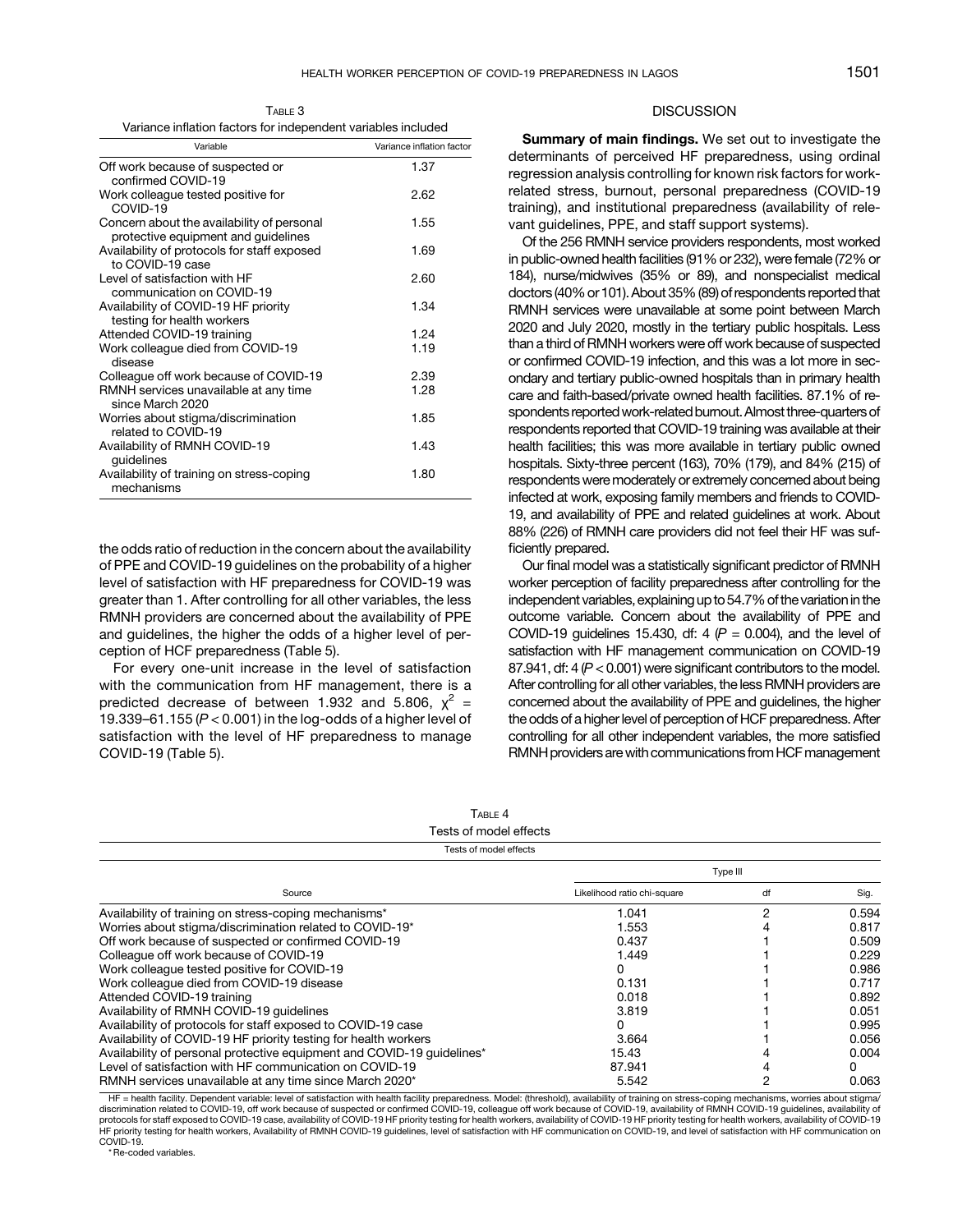| TABLE 5                                                                                                             |
|---------------------------------------------------------------------------------------------------------------------|
| Ordinal logistic regression results for independent variables predicting HCW perception of COVID-19 HF preparedness |

<span id="page-7-0"></span>

|                                                                                                                       |                            |           | 95% Wald CI |                            | Hypothesis testing |              |       |           | 95% Wald CI for ex<br>(B) |        |
|-----------------------------------------------------------------------------------------------------------------------|----------------------------|-----------|-------------|----------------------------|--------------------|--------------|-------|-----------|---------------------------|--------|
|                                                                                                                       | B                          | Std error | Lower       | Upper                      | Wald chi-square    | df           | Sig.  | Exp(B)    | Lower                     | Upper  |
| Threshold                                                                                                             |                            |           |             |                            |                    |              |       |           |                           |        |
| Satisfaction with HF preparedness =<br>extremely unsatisfied                                                          | $-6.335$                   | 1.0214    | $-8.337$    | $-4.333$                   | 38.468             | $\mathbf{1}$ | 0     | 0         | 0                         | 0.013  |
| Satisfaction with HF preparedness = very<br>unsatisfied                                                               | $-4.07$                    | 0.9897    | $-6.01$     | $-2.131$                   | 16.916             | $\mathbf{1}$ | 0     | 0.02      | 0.002                     | 0.119  |
| Satisfaction with HF preparedness =                                                                                   | $-1.935$                   | 0.9658    | $-3.828$    | $-0.042$                   | 4.013              | $\mathbf{1}$ | 0.045 | 0.14      | 0.022                     | 0.959  |
| neither satisfied or unsatisfied<br>Satisfaction with HF preparedness = very<br>satisfied                             | 0.383                      | 0.9433    | $-1.466$    | 2.232                      | 0.165              | $\mathbf{1}$ | 0.685 | 1.47      | 0.231                     | 9.32   |
| Location<br>Availability of training on stress-coping                                                                 | 0.167                      | 0.3997    | $-0.616$    | 0.951                      | 0.175              | $\mathbf{1}$ | 0.675 | 1.18      | 0.54                      | 2.588  |
| $mechanisms =$ unsure<br>Availability of training on stress-coping<br>mechanisms = $no*$                              | $-0.208$                   | 0.3187    | $-0.832$    | 0.417                      | 0.424              | $\mathbf{1}$ | 0.515 | 0.81      | 0.435                     | 1.517  |
| Availability of training on stress-coping                                                                             | 0 <sub>1</sub>             |           |             |                            |                    |              |       | 1         |                           |        |
| mechanisms = $yes*$<br>Worries about stigma/discrimination<br>related to COVID-19 = extremely worried                 | 0.22                       | 0.4114    | $-0.587$    | 1.026                      | 0.285              | $\mathbf{1}$ | 0.593 | 1.25      | 0.556                     | 2.79   |
| Worries about stigma/discrimination                                                                                   | 0.568                      | 0.4628    | $-0.339$    | 1.475                      | 1.506              | 1            | 0.22  | 1.77      | 0.712                     | 4.372  |
| related to COVID-19 = very worried<br>Worries about stigma/discrimination<br>related to COVID-19 = neither worried or | 0.276                      | 0.4003    | $-0.509$    | 1.06                       | 0.474              | $\mathbf{1}$ | 0.491 | 1.32      | 0.601                     | 2.887  |
| unworried<br>Worries about stigma/discrimination<br>related to COVID-19 = some worry                                  | 0.26                       | 0.4156    | $-0.555$    | 1.074                      | 0.391              | 1            | 0.532 | 1.3       | 0.574                     | 2.928  |
| Worries about stigma/discrimination                                                                                   | $0+$                       |           |             |                            |                    |              |       | 1         |                           |        |
| related to $COVID-19 = not worried$<br>Off work because of suspected or<br>confirmed COVID-19 = $no$                  | $-0.205$                   | 0.3099    | $-0.812$    | 0.403                      | 0.436              | 1            | 0.509 | 0.82      | 0.444                     | 1.496  |
| Off work because of suspected or<br>confirmed COVID-19 = $yes$                                                        | 0†                         |           |             |                            |                    |              |       | 1         |                           |        |
| Colleague off work because of COVID-19 =                                                                              | 0.491                      | 0.4088    | $-0.31$     | 1.292                      | 1.442              | 1            | 0.23  | 1.63      | 0.733                     | 3.641  |
| no<br>Colleague off work because of COVID-19 $=$                                                                      | 0 <sub>0</sub>             |           |             |                            |                    |              |       | 1         |                           |        |
| yes<br>Work colleague tested positive for COVID-<br>$19 = no$                                                         | 0.007                      | 0.4093    | $-0.795$    | 0.81                       | 0                  | $\mathbf{1}$ | 0.986 | 1.01      | 0.452                     | 2.247  |
| Work colleague tested positive for COVID-<br>$19 = yes$                                                               | 0†                         |           |             |                            |                    |              |       | 1         |                           |        |
| Work colleague died from COVID-19<br>$disease = no$                                                                   | 0.156                      | 0.4314    | $-0.689$    | 1.002                      | 0.131              | 1            | 0.717 | 1.17      | 0.502                     | 2.723  |
| Work colleague died from COVID-19<br>$disease = yes$                                                                  | 0 <sub>0</sub>             |           |             |                            |                    |              |       | 1         |                           |        |
| Attended COVID-19 training $=$ yes                                                                                    | 0.04                       | 0.2928    | $-0.534$    | 0.614                      | 0.018              | 1            | 0.892 | 1.04      | 0.586                     | 1.847  |
| Attended COVID-19 training $=$ no<br>Availability of RMNH COVID-19 guidelines                                         | 0†<br>$-0.746$             | 0.3829    | $-1.496$    | 0.004                      | 3.796              | $\mathbf{1}$ | 0.051 | 1<br>0.47 | 0.224                     | 1.004  |
| $= no$<br>Availability of RMNH COVID-19 guidelines<br>$=$ yes                                                         | 0†                         |           |             |                            |                    |              |       | 1         |                           |        |
| Protocols for exposed staff available $=$ No<br>Protocols for exposed staff                                           | $-0.002$<br>0 <sub>0</sub> | 0.3201    | $-0.629$    | 0.626<br>$\qquad \qquad -$ | 0                  | 1            | 0.995 | 1<br>1    | 0.533                     | 1.869  |
| $available = yes$<br>HF priority COVID-19 testing<br>$available = no$                                                 | $-0.53$                    | 0.2777    | $-1.074$    | 0.014                      | 3.642              | 1            | 0.056 | 0.59      | 0.342                     | 1.014  |
| HF priority COVID-19 testing                                                                                          | 0†                         |           |             | $\qquad \qquad -$          |                    |              |       | 1         |                           |        |
| $available = yes$<br>Extremely concerned about PPE and                                                                | $-0.232$                   | 0.8457    | $-1.89$     | 1.425                      | 0.075              | $\mathbf{1}$ | 0.784 | 0.79      | 0.151                     | 4.159  |
| guideline availability = $1^*$<br>Very concerned about PPE availability and                                           | 0.92                       | 0.8798    | $-0.805$    | 2.644                      | 1.092              | 1            | 0.296 | 2.51      | 0.447                     | 14.067 |
| guidelines = $2^*$<br>Neither concerned nor unconcerned about                                                         | 0.522                      | 0.9022    | $-1.246$    | 2.29                       | 0.335              | 1            | 0.563 | 1.69      | 0.288                     | 9.879  |
| PPE and guideline availability = $3*$<br>Some concern about PPE and guideline                                         | 1.072                      | 0.9672    | $-0.824$    | 2.968                      | 1.229              | 1            | 0.268 | 2.92      | 0.439                     | 19.45  |
| availability = $4.00*$<br>Unconcerned about PPE and guideline                                                         | 0†                         |           |             |                            |                    |              |       | 1         |                           |        |
| availability = $5.00*$                                                                                                | $-5.806$                   | 0.7425    | $-7.262$    | $-4.351$                   | 61.155             | 1            | 0     | 0         | 0.001                     | 0.013  |

(continued)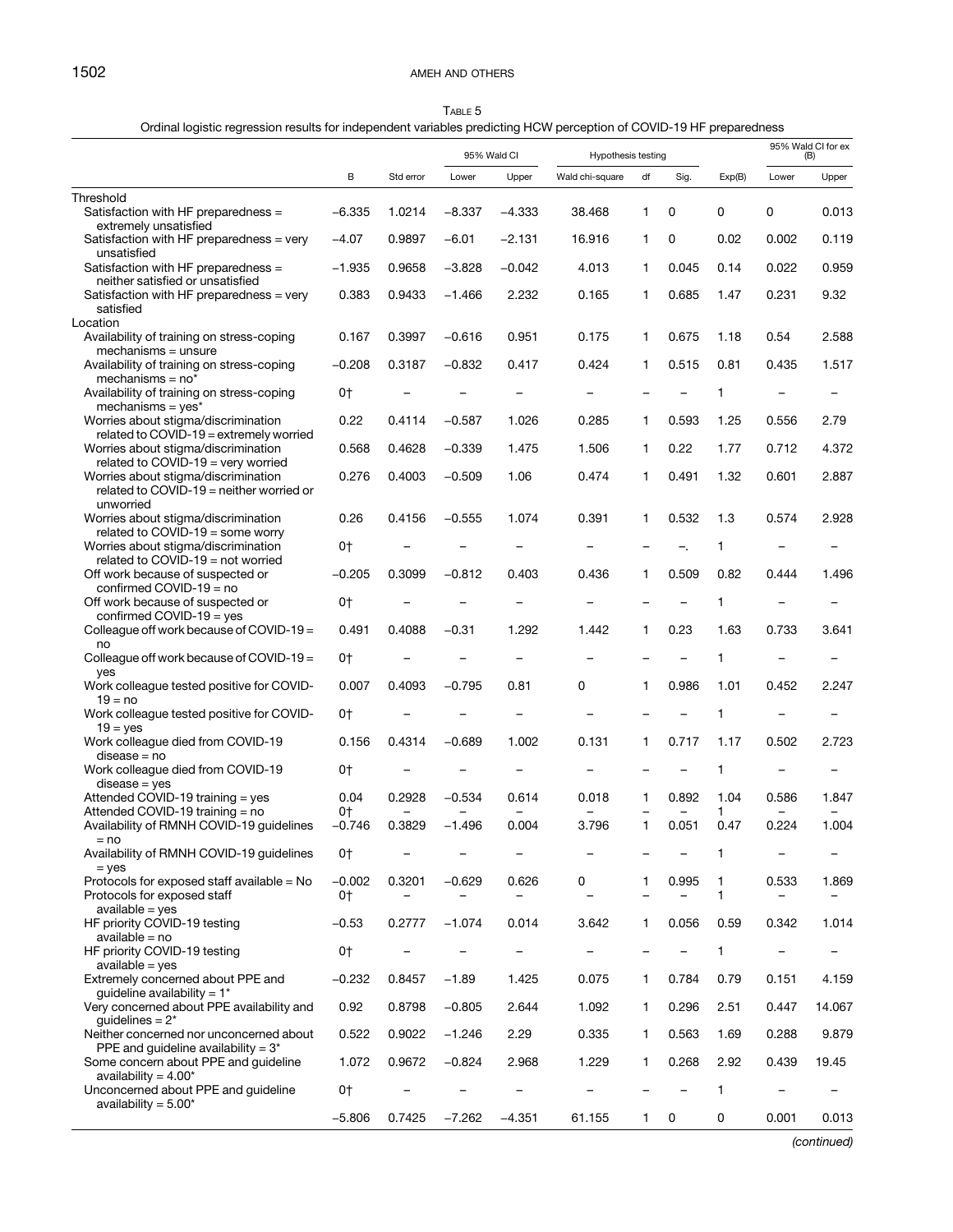$T_{ADL} = 5$ 

|                                                                              |          |           | IADLE J     |          |                    |    |       |        |                           |       |
|------------------------------------------------------------------------------|----------|-----------|-------------|----------|--------------------|----|-------|--------|---------------------------|-------|
| Continued                                                                    |          |           |             |          |                    |    |       |        |                           |       |
|                                                                              | в        |           | 95% Wald CI |          | Hypothesis testing |    |       |        | 95% Wald CI for ex<br>(B) |       |
|                                                                              |          | Std error | Lower       | Upper    | Wald chi-square    | df | Sig.  | Exp(B) | Lower                     | Upper |
| Extremely unsatisfied with HF<br>management communication $= 1$              |          |           |             |          |                    |    |       |        |                           |       |
| Very unsatisfied with HF management<br>$common = 2$                          | $-4.125$ | 0.5718    | $-5.245$    | $-3.004$ | 52.038             |    | 0     | 0.02   | 0.005                     | 0.05  |
| Neither satisfied nor unsatisfied with HF<br>$management$ communications = 3 | $-3.591$ | 0.4831    | $-4.537$    | $-2.644$ | 55.244             |    | 0     | 0.03   | 0.011                     | 0.071 |
| Very satisfied with HF management<br>communication = $4$                     | $-1.932$ | 0.4394    | $-2.793$    | $-1.071$ | 19.339             |    | 0     | 0.15   | 0.061                     | 0.343 |
| Extremely satisfied with HF management<br>communication $= 5$                | 0†       |           |             |          |                    |    |       |        |                           |       |
| RMNH services unavailable = unsure*                                          | $-0.84$  | 0.3878    | $-1.601$    | $-0.08$  | 4.697              |    | 0.03  | 0.431  | 0.202                     | 0.923 |
| RMNH services unavailable = $ves*$                                           | $-0.043$ | 0.2754    | $-0.583$    | 0.497    | 0.025              |    | 0.875 | 0.958  | 0.558                     | 1.643 |
| RMNH services unavailable = $no^*$                                           | 0†       |           |             |          |                    |    |       |        |                           |       |
| Scale                                                                        | 1‡       |           |             |          |                    |    |       |        |                           |       |

HF = health facility; PPE = personal protective equipment. Dependent variable: level of satisfaction with HF preparedness. Model: (threshold), availability of training on stress-coping mechanisms worries about stigma/discrimination related to COVID-19\*, off work because of suspected or confirmed COVID-19, colleague off work because of COVID-19, availability of RMNH COVID-19 guidelines, availability of protocols for staff exposed to COVID-19 case, availability of COVID-19 HF priority testing for health workers, availability of COVID-19 HF priority testing for health workers, availability of CO availability of COVID-19 HF priority testing for health workers, availability of RMNH COVID-19 guidelines, level of satisfaction with HF communication on COVID-19, and level of satisfaction with HF communication on COVID-1 communication on COVID-19\*.

Re-coded variables.

† Set to zero because this parameter is redundant.

‡ Fixed at the displayed value.

on COVID-19, the lower the odds of a higher level of perception of HCF preparedness.

Interpretation. Most of our study respondents did not feel their HF was sufficiently prepared; the availability of PPE and related guidelines and satisfactory communication from HF management were significant determinants of this. This finding is interesting, given that more than 60% of them were involved with management and clinical care. Similar results were reported from a cross-sectional study conducted in Jordan (March 2020) that included only frontline medical doctors treating COVID-19 cases and doctors having institutional protocols for dealing with COVID-19 cases, and those with sustained availability of PPE reported higher scores of self-preparedness to manage COVID-19 cases.<sup>[24](#page-11-0)</sup> Following the publication of WHO guidelines to support the maintenance of essential health services in the context of COVID-19, we expected a higher perception of HF preparedness by health workers, 4 months into the pandemic.

Although our model could predict RMNH worker perception of HF preparedness after controlling for work-related stress, training, guidelines and protocols, coping strategies, PPE availability, and availability of RMNH services, the burnout questions could not be included in the model because of multicollinearity, but eight in 10 respondents reported workrelated burnout.

Work-related stress can affect productively if there are no active surveillance and management systems.<sup>[7](#page-10-0)</sup> More than 80% of our respondents were worried about community stigmatization due to their work; this was much less than what was reported earlier on in the pandemic from Libya.<sup>14</sup> Elhadi et al.<sup>[14](#page-10-0)</sup> in a descriptive cross-sectional survey of obstetricians in Libya early in the pandemic reported that 20% of the respondents felt stigmatized by the community because of their work as obstetricians. The difference between this observation and ours may be due to the study population and context. Our sample had different cadre of RMNH workers from all levels of care (primary, secondary, and tertiary care). Community education, active surveillance of health workers to identify concerns, and options to manage associated stress are likely to improve the perception and experience of stigmatization, and actively manage related associated stress.

Health workers in Lagos expressed serious concerns about being infected at work or infecting family members/friends, and this is similar to findings reported during previous infectious disease outbreaks and earlier on during this ongoing outbreak.[10,](#page-10-0)[25](#page-11-0),[26](#page-11-0) Such expressed fears and concerns typically lead to stress. High levels of health worker work-related stress have been reported in systematic reviews before and during the COVID-19 pandemic. $7.27$  $7.27$  The risk factors for COVID-19related physical and mental health impacts include working in a high-risk department, diagnosed family member, and im-proper PPE use.<sup>[7](#page-10-0)[,27](#page-11-0)</sup> Most of our respondents were female; however, this is not surprising as most RMNH care providers are female.<sup>[7](#page-10-0)</sup> Shaukat et al.<sup>7</sup> also reported that female health workers and nurses were disproportionately affected by the mental health impacts of COVID-19.<sup>[7](#page-10-0)</sup> Female health workers may have additional burden during this pandemic, caring for their families and providing care without adequate protection and support. Before the COVID-19 pandemic, Onigbogi and Banerjee<sup>[27](#page-11-0)</sup> reported that workload, poor communication, lack of resources and equipment were significant risk factors for psychological stress in Nigerian health workers.

Preparedness can be viewed at two levels, individual preparedness and institutional preparedness. But the institution typically drives preparedness, for example, making training available to staff is likely to increase individual preparedness, providing relevant protocols, protective supplies such as PPE and support mechanisms for health workers to improve individual resilience; prevent burnout and stress; and actively support staff who suffer stress and psychological effects associated with providing care during an infectious disease outbreak. Compared with earlier on in the pandemic, training has improved, but shortages of PPE and lack of guidelines for its use are persisting problems.[10,14,15,](#page-10-0)[24](#page-11-0) The improvement in training is expected following the publication of the WHO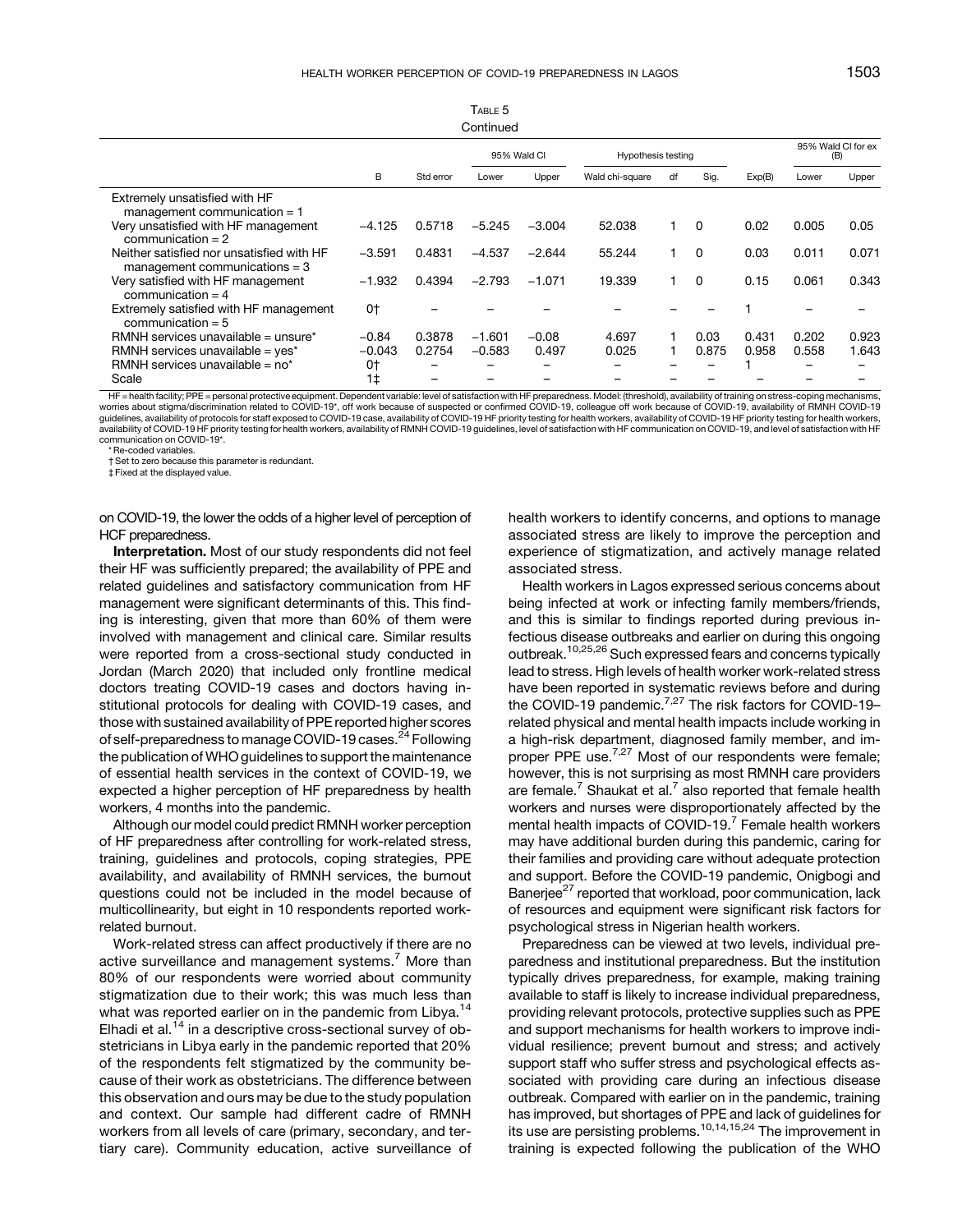operational guidance for maintaining essential health services for the COVID-19 context and the push from the WHO, Africa CDC, Nigeria CDC, and the state and federal ministries of Health for staff training. However, this can be improved so that all health workers are regularly trained; this is critical for selfconfidence, preparedness, and resilience, and should be complemented by adequate supplies of PPE and support systems to manage work-related stress.

The improvement in training does not seem to have improved healthcare providers' perception of HF preparedness during the COVID-19 pandemic. Less than 20% of the respondents in our study reported that their facilities were sufficiently prepared to manage COVID-19 cases. This was similar to a large descriptive cross-sectional study conducted in Libya between February 26 and March 10, 2020.<sup>[15](#page-10-0)</sup> In that study, availability of PPE, awareness, and utilization of COVID-19 guidelines and protocols were low. Although this was not surprising early in the outbreak, the analysis did not explore the complex association among facility preparedness, training, work-related stress, and stress support systems.

The link between concern for PPE availability and communication from HF management regarding COVID-19 guidelines was evident from the ordinal regression analysis, and underscores the importance of caring for the carers, during a large disease outbreak. Generally, the knowledge of Nigeria health workers on COVID-19 has been reported to have improved as the pandemic progressed, $^{28}$  $^{28}$  $^{28}$  but they need to be continually briefed and informed, covering not only up-to-date clinical management but also recognition, management, and support strategies for work-related stress and burnout. The consequences of not taking action are huge, with health worker stress and burnout, and psychological problems associated with COVID-19 can impact negatively on the pro-vision of essential health services during a pandemic.<sup>[10,](#page-10-0)[26](#page-11-0)</sup> This is a wake-up call for health system planners; our results support the urgent need to review how effective the WHO guidelines for maintaining essential health services are, and supplementary guidelines that include setting up mental health surveillance and psychosocial support for frontline health workers may be needed.

Individual-led stress-coping method/strategies reported by respondents included prayer (69.1%), meditation (66%), peer support (29.3%), and exercise (30.5%), and are not uncommon in low-resource countries. Witter et al.<sup>29</sup> reported the use of similar coping strategies by health workers in post-conflict and infectious disease outbreak countries. Although the space to implement such individual-led coping mechanisms must be provided, including praying/meditation rooms, the role of institutional support for frontline health workers should not be minimized. Institutionalled interventions such as psychological first aid to all health workers, adequate workforce planning, regular debriefing, stress and burnout surveillance, access to psychologists and counselors, and clear and consistent communication have been recommended to minimize the risk of stress and burnout during such outbreaks.[25,30](#page-11-0),[31](#page-11-0) Although some of these interventions were reported as available by more than half of the respondents, there may be scope for improvement to proactively plan and consistently implement them in all health facilities during such outbreaks.

Our finding that RMNH services were unavailable at some point since public health and social measures were implemented in Lagos State is consistent with a nationally representative telephone survey conducted in April 2020, by the Partnership for Evidence-Based Response to COVID-19 (PERC), which found that a high proportion of respondents who need health care have had difficulties accessing such services (39%). The same study found that adherence to staying at home order (implemented from March 29, 2020 in Lagos State) was completely adhered to by only 23% of the population. Although it is clear that movement restrictions will have affected utilization of essential health services, healthcare worker anxiety about the risk of infection and community stigmatization may have affected the provision of services as well. Community fear of infection from health facilities was the second most common reason given by health workers for nonutilization or low attendance for RMNH services. In the subsequent PERC survey reported in September 2020, nearly three-quarters of respondents felt confident that they will get medical help if they fell ill. The change in public perception as the pandemic progressed may be associated with increasing knowledge, attitude, and practice, and lower COVID-19 risk perception by the public.<sup>[28,32](#page-11-0)</sup> Our finding of reduced attendance for RMNH services has been reported in the earlier multicountry cross-sectional study; however, with increased public knowledge and reduced risk perception, attendance for RMNH services should be expected to increase and health facilities should be prepared for this.<sup>10</sup> It was interesting to note that in our study, diversion of resources to treat COVID-19 patients and reduced availability of medicines and supplies were perceived as having no effect or significant contribution to non-utilization or reduced attendance for RMNH services. This is contrary to the global expectations at the start of the outbreak, especially with the shutdown of international transport systems that are key for the importation of medicines and supplies.<sup>3[,33](#page-11-0)</sup> Nigeria largely depends on imports of pharmaceuticals from India and China, but there may have been sufficient stock levels of essential medicines at the initial phase of the outbreak.<sup>33</sup> A more plausible explanation may be that as utilization of essential health services reduced, and demand for medicines and medical supplies also reduced, as such RMNH workers never appreciated the potential impact.

**Strengths and limitations.** There are key strengths of note in our study; this was the first to go beyond just reporting levels of preparedness to understanding the determinants of RMNH worker perception of HF preparedness and stress-coping mechanisms during the COVID-19 pandemic. Compared with the earlier studies on preparedness to manage COVID-19, we explored the interaction between determinants of preparedness that included known risk factors of health worker stress and factors that can improve preparedness using ordinal regression analysis. Our study was conducted in a COVID-19 safe way (online survey), and most respondents were in management and clinical roles and were frontline health workers, thus increasing the validity of the results.

However, our study is not without limitations. Our sample was relatively small (256) for the size of the health workforce but was more than the minimum sample size of 240 required for ordinal regression analysis based on the recommendation of Hosmer et al.<sup>[18](#page-10-0)</sup> of a minimum sample for ordinal regression analysis of 10 observations per independent variable. Our final model contained 13 variables that had no multicollinearity and low VIF [\(Table 5](#page-7-0)), so our sample size was sufficient. Including other variables that adequately measure work-related burnout into the model may have improved the strength of the model. Also faith-based/private-owned health facilities were underrepresented (less than 10% all responses), but more than 85% of health facilities in Lagos are privately owned.<sup>[17](#page-10-0)</sup> Other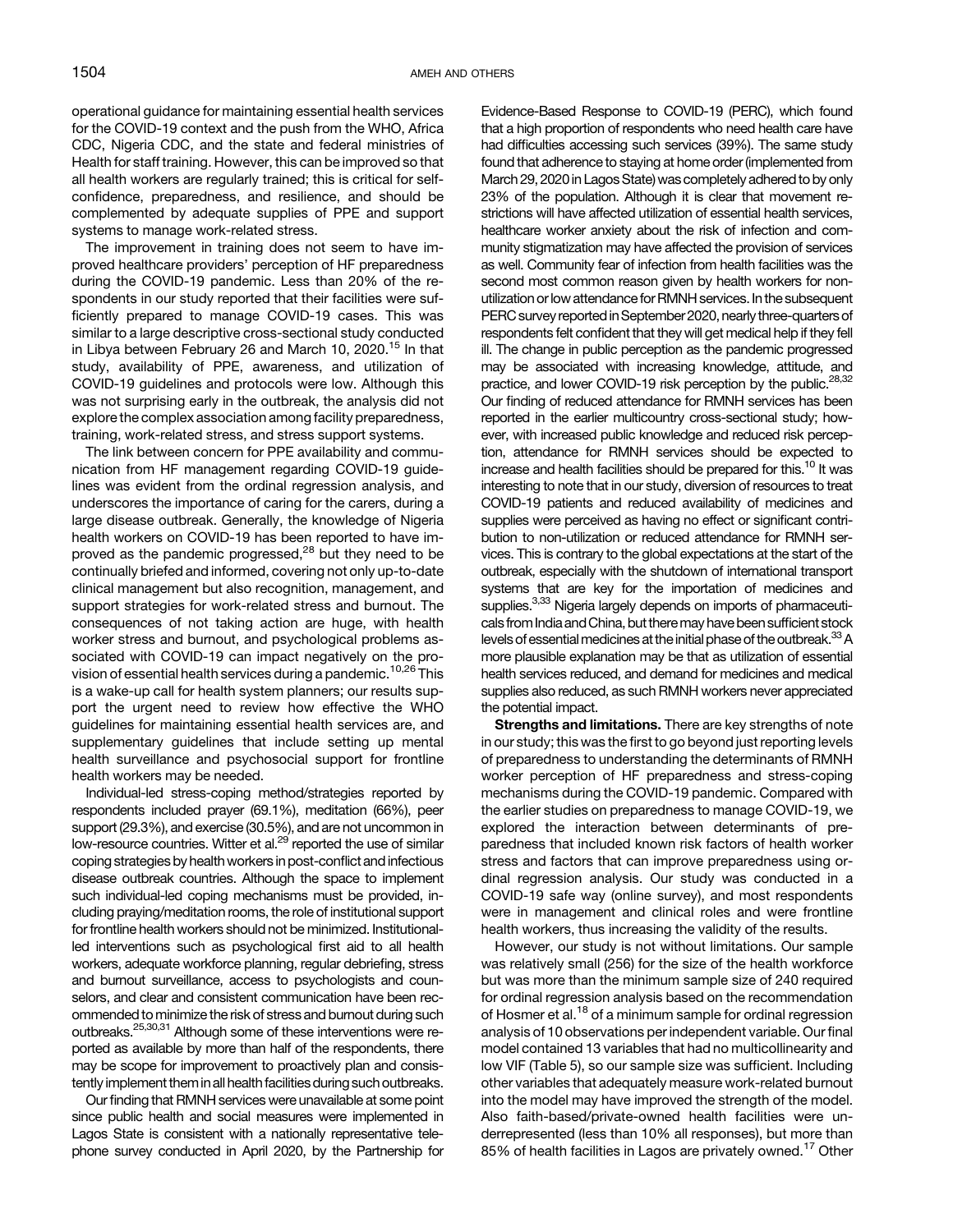<span id="page-10-0"></span>studies have reported a preference for privately owned health facilities for childbirth in Lagos by about 50% of women, irrespective of social class.<sup>[34,35](#page-11-0)</sup> Therefore, our study may not be representative of the preparedness of private health facilities from the perspective of health workers, and a similar study with a large sample of private and faith-based facilities is needed to understand this.

## **CONCLUSION**

Training of RMNH care providers, provision of PPE, guidelines, provision of support, and coping support systems complemented with appropriate communication from HF management are likely to improve the capacity of HFs to provide quality care during the COVID-19 outbreak. Similar studies are needed to evaluate the perception of preparedness in private health facilities, including the perspective of women and their carers; this is important to improve overall health system preparedness during an outbreak and for quality improvement. Full implementation of the WHO operational guidance for maintaining essential health services for the COVID-19 context should be prioritized, including monitoring of recommendations for optimizing the health workforce for a satisfactory level of HF preparedness during this pandemic.

Received October 9, 2020. Accepted for publication February 18, 2021.

#### Published online February 26, 2021.

Acknowledgments: We are immensely grateful to Adesola Pitan (Medical Services, Lagos State Health Service Commission), Kehinde Okunade (Society of Gynaecology and Obstetrics of Nigeria, Lagos sector), Japhet Olugbogi (Committee on COVID-19 Nigerian Medical Association, Lagos), Anthonia Onyenwenyi (CHO Training School, LUTH), Blessing Israel (National Association of Nigeria Nurses and Midwives Lagos State Council), Doyin Ogunyemi (Association of Public Health Physician of Nigeria, Lagos Chapter), and Ibironke Sodeinde (Medical Women's Association of Nigeria, Lagos Chapter) for their immense support in disseminating the survey tool used in this study. The American Society of Tropical Medicine and Hygiene has waived the Open Access fee for this article due to the ongoing COVID-19 pandemic.

Disclosure: The dataset used and/or analyzed during the current study is available from the corresponding author on reasonable request.

Authors' addresses: Charles Ameh, International Public Health Department, Liverpool School of Tropical Medicine, Liverpool, United Kingdom, E-mail: [charles.ameh@lstmed.ac.uk](mailto:charles.ameh@lstmed.ac.uk). Aduragbemi Banke-Thomas, LSE Health, London School of Economics and Political Science, London, United Kingdom, E-mail: [a.bankethomas@](mailto:a.bankethomas@lse.ac.uk) [lse.ac.uk](mailto:a.bankethomas@lse.ac.uk). Mobolanle Balogun, Department of Community Health and Primary Care, College of Medicine, University of Lagos, Idi-Araba, Lagos, Nigeria, E-mail: [mbalogun@cmul.edu.ng.](mailto:mbalogun@cmul.edu.ng) Christian Chigozie Makwe and Bosede Bukola Afolabi, Department of Obstetrics and Gynaecology, College of Medicine of the University of Lagos, Idi-Araba, Lagos, Nigeria, E-mails: [ccmakwe@unilag.edu.ng](mailto:ccmakwe@unilag.edu.ng) and [bbafolabi@unilag.](mailto:bbafolabi@unilag.edu.ng) [edu.ng.](mailto:bbafolabi@unilag.edu.ng)

This is an open-access article distributed under the terms of the [Creative Commons Attribution \(CC-BY\) License](https://creativecommons.org/licenses/by/4.0/), which permits unrestricted use, distribution, and reproduction in any medium, provided the original author and source are credited.

#### **REFERENCES**

1. World Health Organization, 2020. WHO Coronavirus Disease (COVID-19) Dashboard j WHO Coronavirus Disease (COVID-19) Dashboard. Geneva, Switzerland: WHO. Available at: [https://](https://covid19.who.int/) [covid19.who.int/.](https://covid19.who.int/) Accessed September 21, 2020.

- 2. Africa CDC, 2020. Coronavirus Disease 2019 (COVID-19) Latest Updated on the COVID-19 Crises Africa CDC. Africa CDC Dashboard. Available at: [africacdc.org/covid-19/](http://africacdc.org/covid-19/). Accessed September 20, 2021.
- 3. World Health Organization, 2020. Maintaining Essential Health Services: Operational Guidance for the COVID-19 Context Interim Guidance. Geneva, Switzerland: COVID-19:eSSENTIAL HEALTH SERVICES. Available at: [https://www.who.int/publications/i/item/](https://www.who.int/publications/i/item/WHO-2019-nCoV-essential-health-services-2020.1) [WHO-2019-nCoV-essential-health-services-2020.1.](https://www.who.int/publications/i/item/WHO-2019-nCoV-essential-health-services-2020.1) Accessed September 21, 2020.
- 4. Elston JWT, Cartwright C, Ndumbi P, Wright J, 2017. The health impact of the 2014–15 Ebola outbreak. Public Health 143: 60–70.
- 5. Roberton T, Carter ED, Chou VB, Stegmuller AR, Jackson BD, Tam Y, Sawadogo-Lewis T, Walker N, 2020. Early estimates of the indirect effects of the COVID-19 pandemic on maternal and child mortality in low-income and middle-income countries: a modelling study. Lancet Glob Health 8: e901–e908.
- 6. Riley T, Sully E, Ahmed Z, Biddlecom A, 2020. Estimates of the potential impact of the COVID-19 pandemic on sexual and reproductive health in low-and middle-income countries. Int Perspect Sex Reprod Health 46: 73–76.
- 7. Shaukat N, Ali DM, Razzak J, 2020. Physical and mental health impacts of COVID-19 on healthcare workers: a scoping review. Int J Emerg Med 13: 40.
- 8. National Population Commission (NPC) [Nigeria], ICF, 2020. Nigeria Demographic Health Survey 2018. Rockville, MD: DHS Program ICF Rockville Rockville.
- 9. Nigeria Centre for Disease Control, 2020. COVID-19 Situation Report-186. An update of COVIID-19 outbreak in Nigeria NCDC 01 September 2020. Available at: [ncdc.gov.ng/diseases/sitreps/.](http://ncdc.gov.ng/diseases/sitreps/) Accessed September 21, 2020.
- 10. Semaan A et al., 2020. Voices from the frontline: findings from a thematic analysis of a rapid online global survey of maternal and newborn health professionals facing the COVID-19 pandemic. BMJ Glob Health 5: e002967.
- 11. Ezenwa BN, Fajolu IB, Akinajo OR, Makwe CC, Oluwole AA, Akase IE, Afolabi BB, Ezeaka VC, 2020. Management of COVID-19: a practical guideline for maternal and newborn health care providers in sub-Saharan Africa. J Matern Neonatal Med 1–7. Available at: [https://doi.org/10.1080/14767058.2020.1763948.](https://doi.org/10.1080/14767058.2020.1763948)
- 12. Poon LC et al., 2020. Global interim guidance on coronavirus disease 2019 (COVID-19) during pregnancy and puerperium from FIGO and allied partners: information for healthcare professionals. Int J Gynecol Obstet 149: 273–286.
- 13. Zafar N, Jamal Z, Mujeeb Khan M, 2020. Preparedness of the healthcare personnel against the coronavirus disease 2019 (COVID-19) outbreak: an audit cycle. Front Public Health 8: 502.
- 14. Elhadi M, Msherghi A, Elgzairi M, Alsuyihili A, Elkhafeefi F, Bouhuwaish A, Biala M, 2020. Assessment of the preparedness of obstetrics and gynecology healthcare systems during the COVID-19 pandemic in Libya. Int J Gynecol Obstet 150: 406–408.
- 15. Elhadi M et al., 2020. Assessment of healthcare workers' levels of preparedness and awareness regarding COVID-19 infection in low-resource settings. Am J Trop Med Hyg 103: 828–833.
- 16. UN Habitat, 2020. Lagos: Citizen Participation in a Multi-Cultural City Organization Details Organization: Lagos State Ministry of Physical Planning and Urban Development Organization Country: Nigeria Other Organization Name. Available at: [https://](https://wuf.unhabitat.org/sites/default/files/2020-01/VC%20A%2027.pdf) [wuf.unhabitat.org/sites/default/](https://wuf.unhabitat.org/sites/default/files/2020-01/VC%20A%2027.pdf)files/2020-01/VC A 27.pdf. Accessed September 21, 2020.
- 17. Ministry of Health Lagos state Nigeria, 2020. Health Facility Monitoring And Accreditation Agency (Hefamaa) Assessment Tool – Ministry of Health Lagos. Available at: [https://health.lagosstate.gov.ng/2017/](https://health.lagosstate.gov.ng/2017/06/02/health-facility-monitoring-and-accreditation-agency-hefamaa-assessment-tool/) [06/02/health-facility-monitoring-and-accreditation-agency-hefamaa](https://health.lagosstate.gov.ng/2017/06/02/health-facility-monitoring-and-accreditation-agency-hefamaa-assessment-tool/)[assessment-tool/.](https://health.lagosstate.gov.ng/2017/06/02/health-facility-monitoring-and-accreditation-agency-hefamaa-assessment-tool/) Accessed September 21, 2020.
- 18. Hosmer DW, Lemeshow S, Sturdivant RX, 2013. Applied Logistic Regression, 3rd edition. Hoboken, NJ: Wiley.
- 19. Kristensen TS, Borritz M, Villadsen E, Christensen KB, 2005. The copenhagen burnout inventory: a new tool for the assessment of burnout. Work Stress 19: 192–207.
- 20. Pallant JF, 2020. SPSS Survival Manual: A Step by Step Guide to Data Analysis Using IBM SPSS, 6th edition. Sydney, Australia: Open University Press.